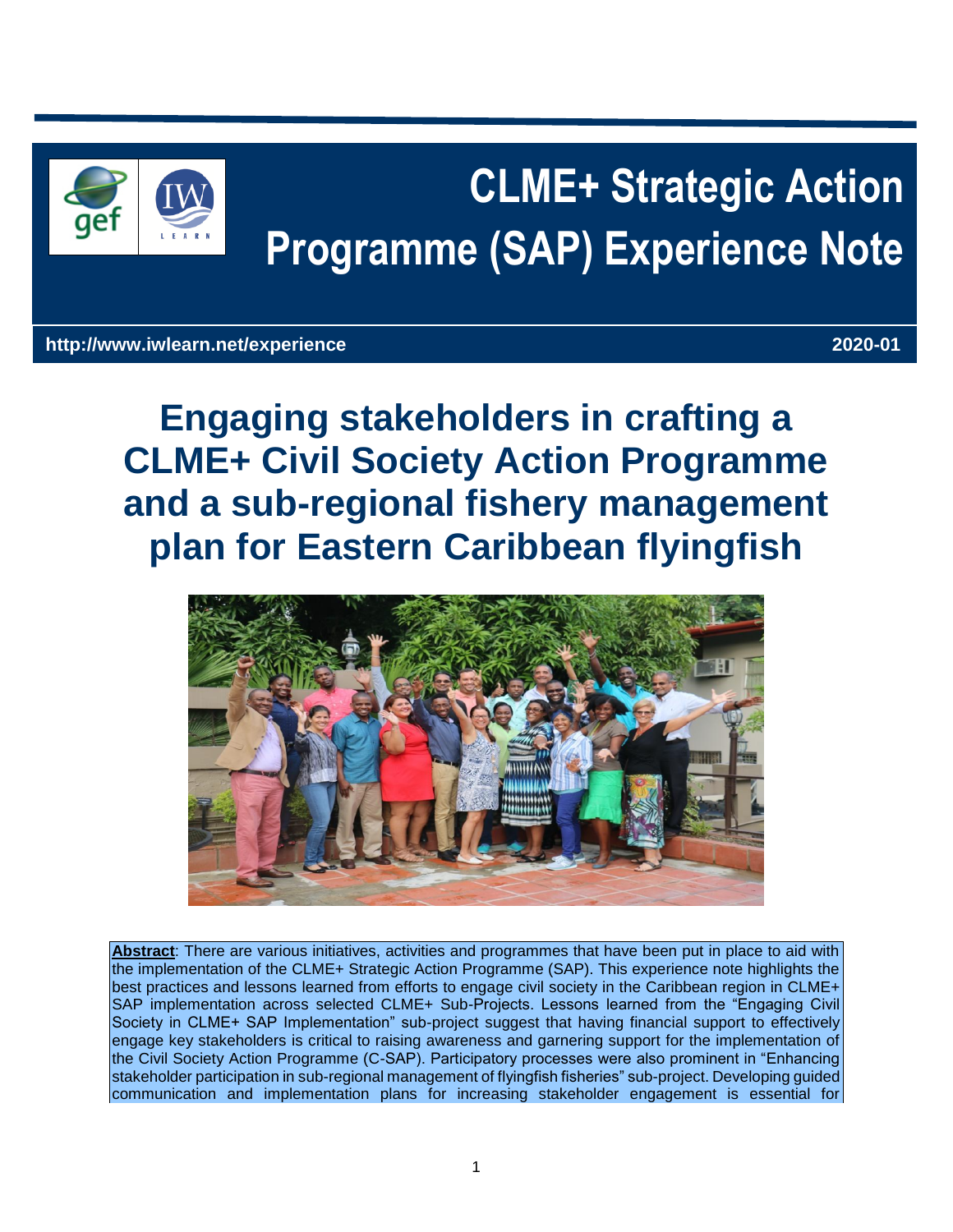Ecosystem-based Adaptation (EbA) projects implemented at multiple scales. Best practices include engaging civil society stakeholders in targeted discussions aimed at understanding issues from their perspectives and compiling the lessons learned.

# **The University of the West Indies Centre for Resource Management and Environmental Studies (UWI-CERMES)**

# **Learning from best practices in CLME+ SAP implementation**

# **Engaging stakeholders in crafting a CLME+ Civil Society Action Programme and a sub-regional fishery management plan for Eastern Caribbean flyingfish**

Experience of the GEF - sponsored

GEF/UNDP: Catalysing Implementation of the Strategic Action Programme for the Sustainable Management of *shared Living Marine Resources in the Caribbean and North Brazil Shelf Large Marine Ecosystems GEFID: 5542; 2015-2020*

#### **PROJECT DESCRIPTION**

The Caribbean and North Brazil Shelf Large Marine Ecosystem Strategic Action Programme – CLME+ SAP (2015-2025) is a 10-year strategy *for the sustainable management of shared Living Marine Resources in the Caribbean and North Brazil Shelf Large Marine Ecosystem (CLME+ region)*. Priority actions of the CLME+ SAP focus on the improvement of the transboundary governance and management of shared living marine resources. The main objective of the SAP is to achieve structural change by overcoming the challenges presented by transboundary issues. Critical to this achievement is cost-effective transboundary collaboration; local, national and regional institutional and human capacity building; and investments in onthe-ground management actions.

The University of the West Indies - Centre for Resource Management and Environmental Studies (UWI-CERMES) has been working with the CLME+ Project partners to identify and share best/good practices and experiences from CLME+ SAP implementation within the region. Globally sharing lessons learned helps to improve the understanding, further implementation and uptake of the SAP by the CLME+ partnership and global LME Community of Practice (COP). This experience note focuses on the best practices and lessons learned from engaging civil society in one aspect of the implementation of the CLME+ SAP through a selected CLME+ Sub-Project.

#### **THE EXPERIENCE**

#### **Issue**

The CLME+ region provides a multitude of goods and services that are critical to human well-being, livelihoods and socioeconomic development. The region's marine ecosystems have an exceptionally high biodiversity, which also supports globally important ecological processes (e.g. fisheries, shipping, tourism and oil and gas exploration). Transboundary Diagnostic Analysis (TDA) studies conducted [by the CLME Project, 2009-2014] identified three pervasive issues affecting the CLME+ region: unsustainable fisheries, habitat degradation and marine pollution. These issues are further compounded by increased climate change and variability.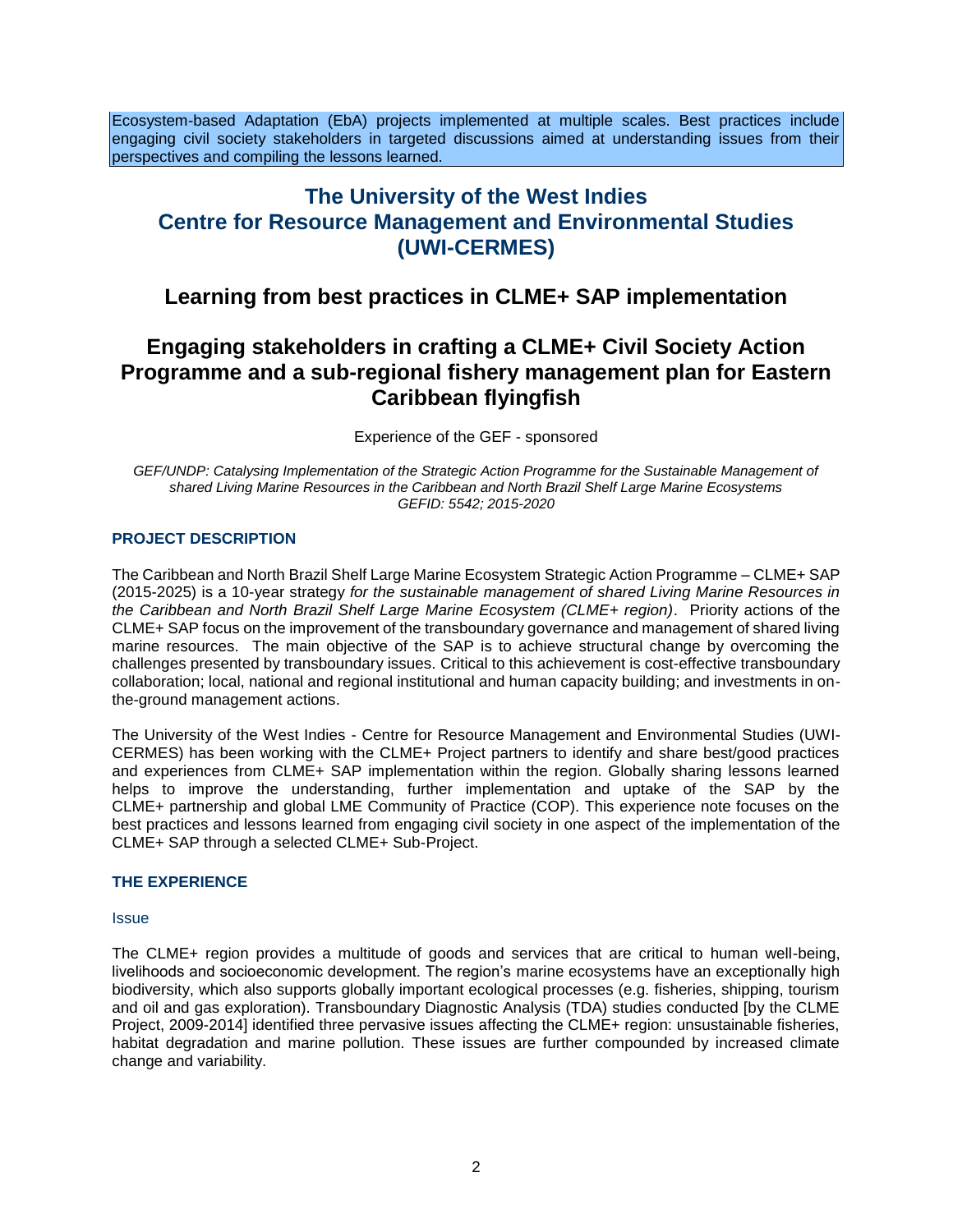A challenge has been involving and engaging societal groups that have a direct stake in marine resources governance. The goal [of the CLME+ SAP] is to get all the diverse groups of stakeholders – governmental and non-governmental, including the private sector (from the different marine sectors e.g. fisheries, tourism, marine managed areas, transportation, energy, etc.) often with diverse, competing or conflicting interests to work well together to develop and pursue shared goals for the benefit of society. Civil society organisations, fisherfolk organisations and community enterprises play important roles in the conservation and sustainable use of the resources within the CLME+ region. This needs to be factored into regional plans and programmes and support provided for their effective engagement as partners in governance and management of coastal and marine resources.

## Addressing the Issue

The CLME+ SAP uses an integrated, ecosystem-based management approach, with initial focus being placed on bringing together the various stakeholders. The SAP has been designed to resolve the [three] key transboundary issues and to address the impacts of climate change and variability in a progressively holistic and collaborative way.



Priority strategies and actions for improving transboundary governance and management of shared living marine resources have been identified and agreed upon. The CLME+ SAP has 6 strategies and 4 sub-strategies (Figure 1), which, as of June 2019, were endorsed by 25 countries and 6 overseas territories.

Activities under the CLME+ SAP have specific actions being monitored in order to assess the progress of SAP implementation, and to identify and learn from best practices across the CLME+ region. Table 1 gives examples of SAP actions and associated outcomes with the corresponding strategy/sub-strategy.

**Figure 1. CLME+ SAP 6 strategies and 4 sub-strategies***.* **(Source: https://www.clmeproject.org/sap-strat/)**

| <b>CLME+ SAP Action</b>       | <b>Outcomes under the SAP</b>                                                                                                                                                                          | <b>Strategy/Sub-strategy</b>                                                  |
|-------------------------------|--------------------------------------------------------------------------------------------------------------------------------------------------------------------------------------------------------|-------------------------------------------------------------------------------|
| <b>Governance</b>             | The establishment and strengthening of<br>arrangements for the management and<br>conservation of the Caribbean spiny lobster.                                                                          | Strategy 4 – reef EBM:<br>sub-strategy 4A - spiny<br>lobster fisheries.       |
| <b>Capacity building</b>      | The establishment and enhancement of<br>institutional capacity to undertake and<br>mainstream the valuation of ecosystem goods<br>and services for improved decision-making and<br>policy development. | Strategy $1$ – protecting the<br>marine environment.                          |
| "On-the-ground"<br>management | The implementation of the Sub-Regional<br>Management Plan for the flyingfish fisheries in<br>the Eastern Caribbean.                                                                                    | Strategy $5 - EAF$ for<br>pelagics: sub-strategy 5A<br>- fourwing flyingfish. |

#### **Table 1. Three main CLME+ SAP Actions with an example of an outcome and its [sub] strategy.**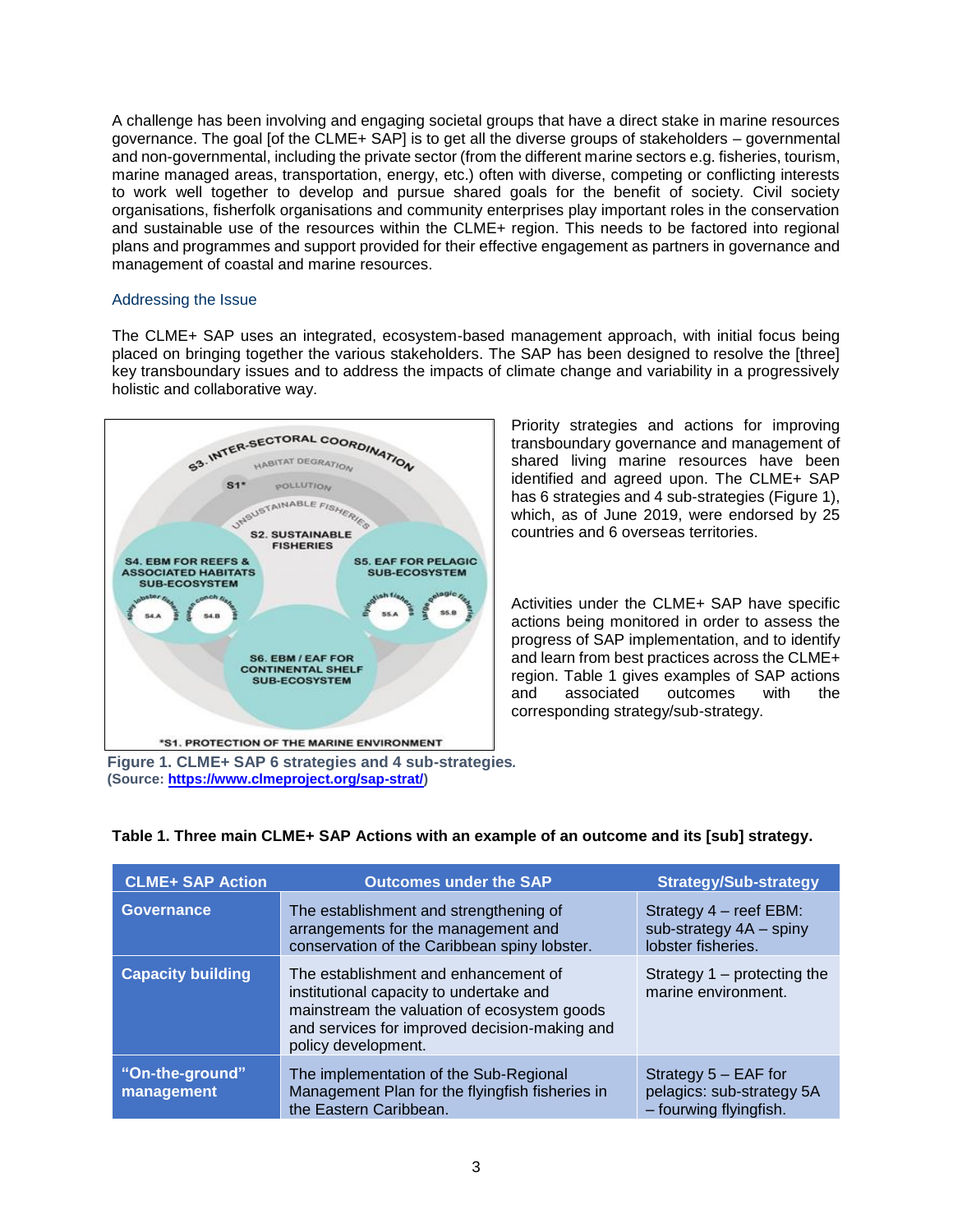Outcomes and best practices can be developed when specific guidance is gleaned from lessons learned. The next section of this report highlights best practices from two CLME+ sub-projects in which civil society was engaged. The projects focused on:

1. Engaging civil society in CLME+ SAP Implementation

2. Enhancing stakeholder participation in sub-regional management of flyingfish fisheries.

#### **RESULTS AND LEARNING**

#### **1. Engaging Civil Society in CLME+ SAP Implementation**



Civil Society Action Program for the **Sustainable Management of the Shared** Living Marine Resources of the Caribbean and North Brazil Shelf Large Marine Ecosystems (CLME+ C-SAP)



At the time of developing the CLME+ SAP efforts were made to ensure that there was widespread consultation with all relevant societal stakeholders. Despite these efforts, the CLME+ SAP mainly contains priority actions that would be undertaken from a governmental/public sector perspective. However, successful governance of the region's shared living marine resources demands the involvement of not just publicsector actors, but also those societal groups that have a direct stake in the management and use of shared living marine resources. Recognising this, the CLME+ Project sought to engage and empower civil society and private sector stakeholders in the implementation of the CLME+ SAP

through the development of a complementary CLME+ Civil Society Action Programme (C-SAP). This initiative was led by the Caribbean Natural Resources Institute (CANARI) under the Sub-project "Engaging Civil Society in CLME+ SAP Implementation".

There were nine key steps in the process for the development of the C-SAP:

- **Steps 1-3** focused on identifying and engaging key stakeholders/beneficiaries of the C-SAP: a participation and communication strategy was developed; a civil society organisations (CSOs) and small and micro enterprises (SMEs) database was developed along with a database of existing projects, programmes and initiatives which target CSOs and SMEs; and a regional workshop was held in January 2018 with 18 CSOs and SMEs from 14 countries; this helped stakeholders to identify priorities for the C-SAP.
- **Steps 4-7** focused on getting stakeholder input and validation in drafting the C-SAP: a draft C-SAP was circulated to the 18 CSOs and SMEs for review and validation and recommendations.
- **Steps 8-9** focused on outreach on the final CLME+ C-SAP and promoting the formal endorsement by CSOs and SMEs via: targeted emails, circulation on regional listservs, social media, virtual webinars, and face-to-face meetings. Small grants in the sum of \$2,000 USD were awarded to each of the three leading CSOs to champion the promotion and endorsement of the C-SAP [by CSOs] in the CLME+ region. The three awarded CSOs were: The Caribbean Network of Fisherfolk Organisations (CNFO), CoopeSoliDar R.L. (in Costa Rica) and Nature Caribé. Table 2 highlights the key activities and outcomes from each CSO in endorsing and promoting the C-SAP. Although gender analysis was not a requirement for this project, all three organizations provided with small grants indicated that both women and men were involved in promotion and endorsement activities.

#### **Table 2. Key activities of the three leading CSOs who were awarded small grants to promote and endorse the C-SAP in the CLME+ region**

| <b>Civil society</b><br>organisation | <b>C-SAP promotion and endorsement</b><br>activity                                       | <b>Outcome</b>                                                                                                 |
|--------------------------------------|------------------------------------------------------------------------------------------|----------------------------------------------------------------------------------------------------------------|
| l Caribbean<br>Network of            | In June 2019, three virtual learning circles<br>were conducted with 16 of the 17 leaders | Used a virtual apprpach (i.e. webinars)<br>for engaging the fisherfolk leaders.<br>These webinars provided the |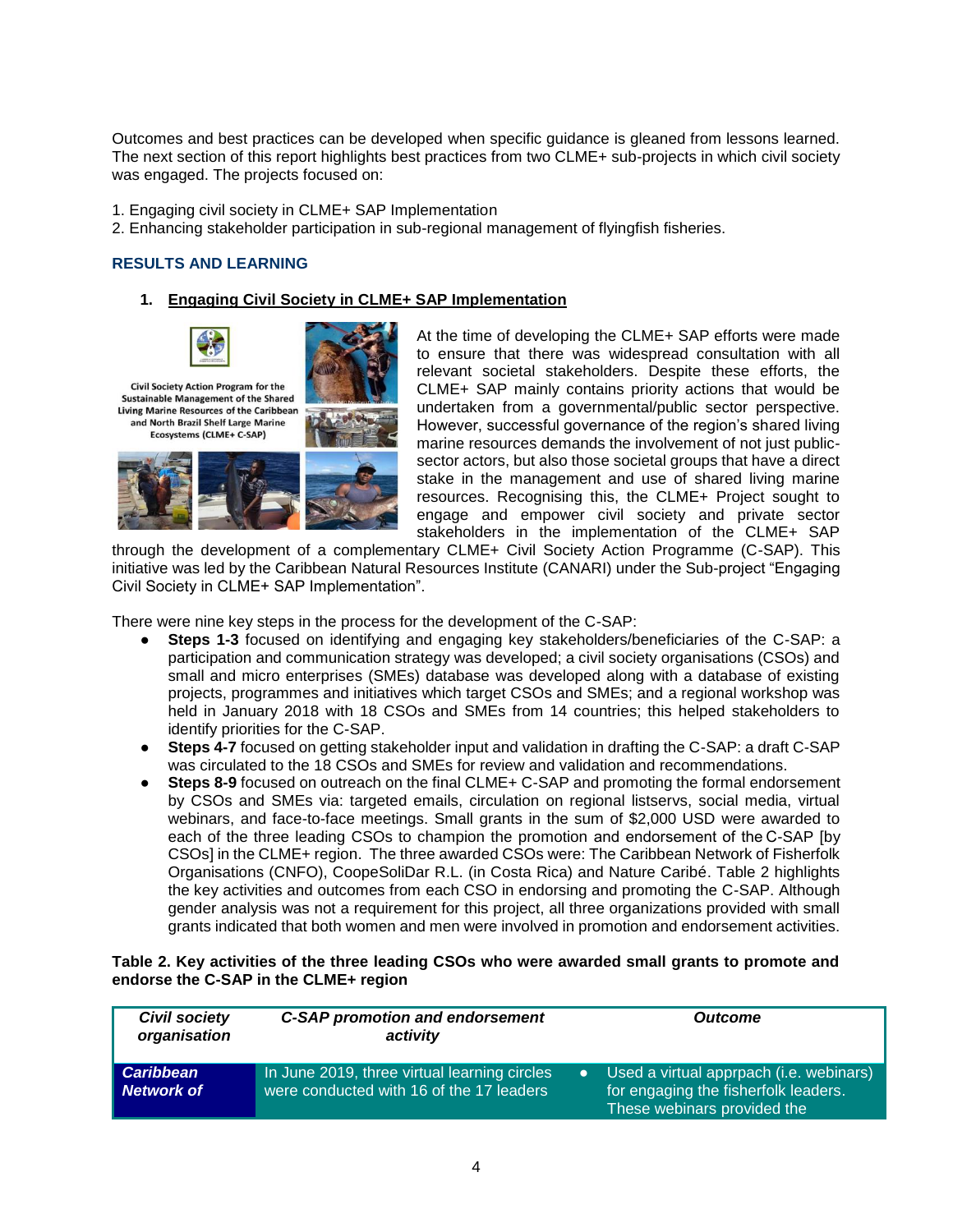| <b>Civil society</b><br>organisation      | <b>C-SAP promotion and endorsement</b><br>activity                                                                                                             | Outcome                                                                                                                                                                                                                                                                                                                                                                                             |
|-------------------------------------------|----------------------------------------------------------------------------------------------------------------------------------------------------------------|-----------------------------------------------------------------------------------------------------------------------------------------------------------------------------------------------------------------------------------------------------------------------------------------------------------------------------------------------------------------------------------------------------|
| <b>Fisherfolk</b><br><b>Organisations</b> | of national fisherfolk organisations in each<br>of the CNFO 17 member countries.                                                                               | opportunity for sharing and promoting<br>information highlighting actions from<br>the C-SAP that support priority issues<br>to be addressed by fisherfolk in their<br>respective countries.                                                                                                                                                                                                         |
| <b>CoopeSoliDar</b><br>R.L.               | Two one-day workshops were conducted<br>in May 2019 with a total of 48 participants<br>from 15 organisations, including CSOs and<br><b>SMEs in Costa Rica.</b> | successfully shared information on the<br>$\bullet$<br>C-SAP allowing participants to have<br>better understanding and appreciation<br>for the role of local communities work<br>and how it contributes to global goals.                                                                                                                                                                            |
| <b>Nature Caribé</b>                      | A one-day workshop was held on May 8,<br>2019 in the Dominican Republic with 12<br>participants representing 11 different<br>CSOs and SMEs.                    | successfully disseminated information<br>$\bullet$<br>on C-SAP, giving participants the<br>chance to also share information and<br>experiences on the challenges and<br>problems facing the region's coastal<br>marine resources.<br>participants were able to consider<br>$\bullet$<br>other actions (e.g. micro-catchments<br>and freshwater sources) that could be<br>addressed under the C-SAP. |

#### *Programme activities and engagement*

The CLME+ C-SAP prioritises actions for civil society involvement in addressing the three transboundary issues (unsustainable fisheries, habitat degradation and pollution) identified in the CLME+ SAP. These actions are aligned with strategies that include support for CSOs and SMEs to engage in the implementation of the CLME+ SAP through capacity building, strengthening enabling institutions, fostering partnerships and facilitating coordination.

The main objective for developing the C-SAP was to promote broader participation of, and contributions from civil society in implementing the 10-year CLME+ SAP. The project achieves this objective. Table 3 highlights the key activities, outputs and outcomes.

| <b>Activity</b>                                                      | <b>Outcome</b>                                                                                                                                                                                                                                                                                                                                                                                                                                                   | <b>Output</b>                                                                                                                                                                                                                                                         |
|----------------------------------------------------------------------|------------------------------------------------------------------------------------------------------------------------------------------------------------------------------------------------------------------------------------------------------------------------------------------------------------------------------------------------------------------------------------------------------------------------------------------------------------------|-----------------------------------------------------------------------------------------------------------------------------------------------------------------------------------------------------------------------------------------------------------------------|
| <b>Civil Society</b><br><b>Action</b><br><b>Programme</b><br>(C-SAP) | A C-SAP was developed to strengthen<br>the role, participation and ownership of<br>civil society in the implementation of the<br>CLME+ SAP and CLME+ Project to<br>achieve the long-term vision of the<br>CLME+ region.<br>This document was developed through<br>consultation with civil society<br>organisations, fisherfolk organisations and<br>community enterprises, including at a<br>regional workshop held January 16-19,<br>2018 in Trinidad & Tobago. | C-SAP booklet (in English and Spanish)<br>$\bullet$<br><b>C-SAP Summary Factsheet</b><br>$\bullet$<br>Workshop<br>report<br><b>PDF</b><br>(in<br>$\bullet$<br>and<br>PowerPoint)<br>Presentations from C-SAP webinars (in<br>$\bullet$<br><b>English and Spanish)</b> |

## **Table 3. The key activities, outcomes and outputs of the Sub-project "Engaging Civil Society in CLME+ SAP Implementation"**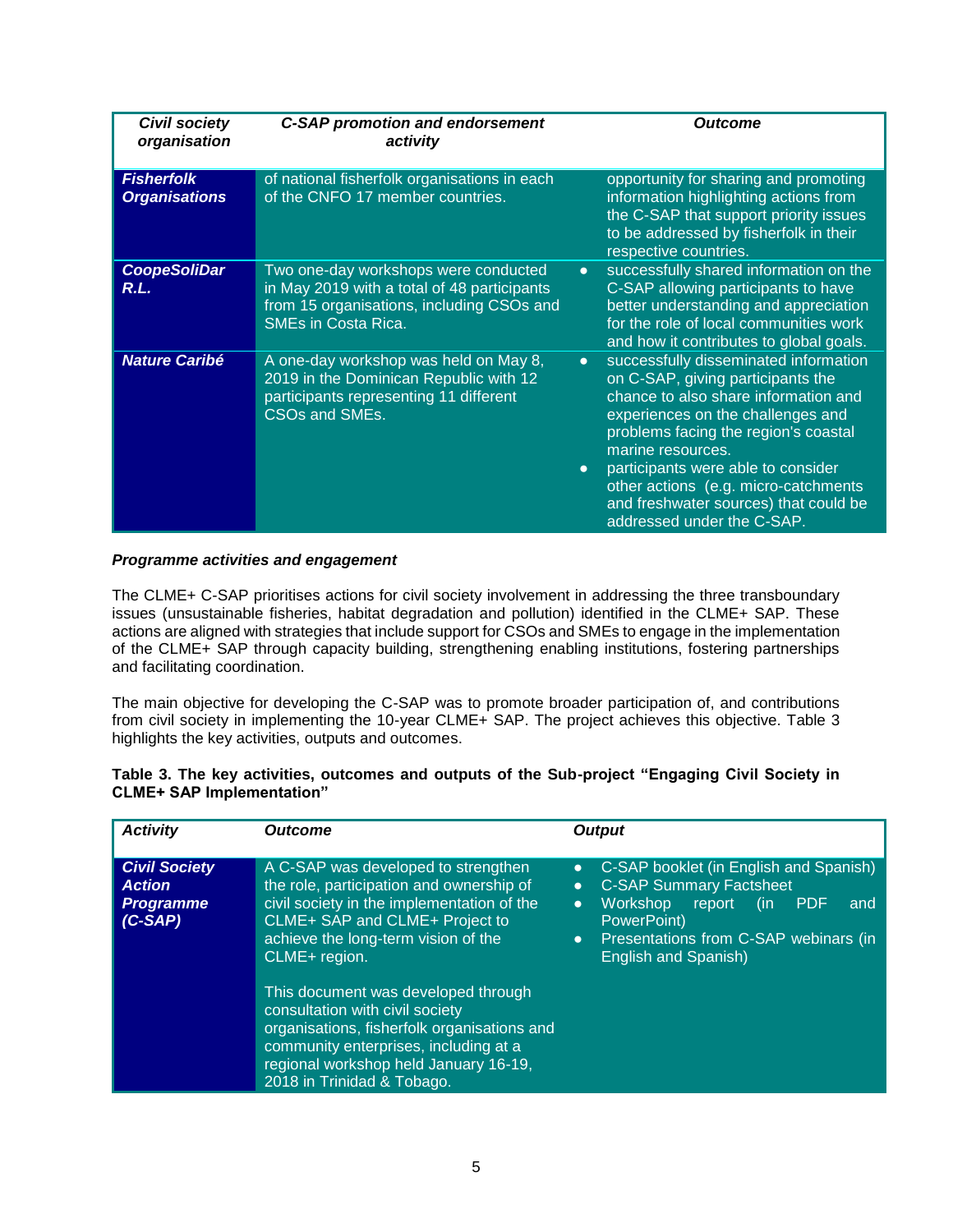| <b>Activity</b>                                                                  | <b>Outcome</b>                                                                                                                                                                                                                                                                                                                                                                                                                                                                                            | <b>Output</b>                                                                                                                                               |
|----------------------------------------------------------------------------------|-----------------------------------------------------------------------------------------------------------------------------------------------------------------------------------------------------------------------------------------------------------------------------------------------------------------------------------------------------------------------------------------------------------------------------------------------------------------------------------------------------------|-------------------------------------------------------------------------------------------------------------------------------------------------------------|
| <b>Small Grants</b><br><b>Coordination</b><br><b>Mechanism</b>                   | A Small Grants Coordination Mechanism<br>was developed to support the<br>implementation of priority actions<br>identified in the C-SAP as well as to<br>improve coordination among the different<br>small grant programmes in the region.<br>Small grant initiatives will contribute to<br>increased stakeholder capacity and<br>participation under the CLME+ SAP.<br>A donor roundtable was held to input into<br>designing the mechanism.                                                              | Roundtable meeting report on<br>the<br>$\bullet$<br>design of the small grant mechanism (in<br><b>PDF and PowerPoint)</b>                                   |
| <b>Small grants to</b><br>support<br>demonstration<br>of the EAF &<br><b>EBM</b> | Three small grants were provided to civil<br>society organisations in the<br>CLME+ region to implement actions<br>under the C-SAP (see Table 2).<br>A small grant was provided to build the<br>capacity of community micro-enterprises<br>in St. Kitts and Nevis sea moss farming. It<br>demonstrates an alternative livelihood for<br><b>EBM. CANARI and Department of Marine</b><br>Resources joint national workshops on<br>capacity building supported sea moss<br>cultivation and commercialization. | CSO workshop reports<br>$\bullet$<br>Sea moss workshop reports<br>$\bullet$<br>farming/alternative<br>Sea<br>moss<br>$\bullet$<br>livelihoods [EBM] concept |

#### *Best practices and lessons learned*

- Stakeholder engagement and buy-in is critical to the successful adoption of the C-SAP by CSOs. The "Engaging Civil Society in CLME+ SAP Implementation" sought to ensure that civil society stakeholders were engaged in all stages of the C-SAP development process including, conceptualisation, review and promotion.
- Civil society is not a homogenous group and communication and engagement strategies must be designed to reflect the range of civil society actors involved in the management of key coastal and marine ecosystems in the CLME+ region. The in‐depth stakeholder analysis to identify key actors and their roles, undertaken by CANARI, proved a successful first step in engaging community leaders. The development of a participation and communication strategy to guide this engagement and foster commitment was also needed in the development and use of the C-SAP.
- Champions play a critical role in fostering buy-in and promoting implementation of the C-SAP at local levels (Steps 8 and 9 in the C-SAP development process).The small grant approach was



*Participants at one of the miniconsultations held in Barbados.*

particularly effective in reaching lower visibility CSOs at the local level that may have otherwise been missed by broader stakeholder engagement activities such as virtual webinars.

#### **2. Enhancing stakeholder participation in the subregional management of the flyingfish fisheries**

The *Enhancing stakeholder participation in sub-regional management of flyingfish fisheries project of 2017 to 2019*  supported the implementation of the Sub-regional Management Plan for Flyingfish (Sub-regional FMP) in the Eastern Caribbean. The overall sub-project was designed and led by the Caribbean Regional Fisheries Mechanism (CRFM). The stakeholder engagement component targeted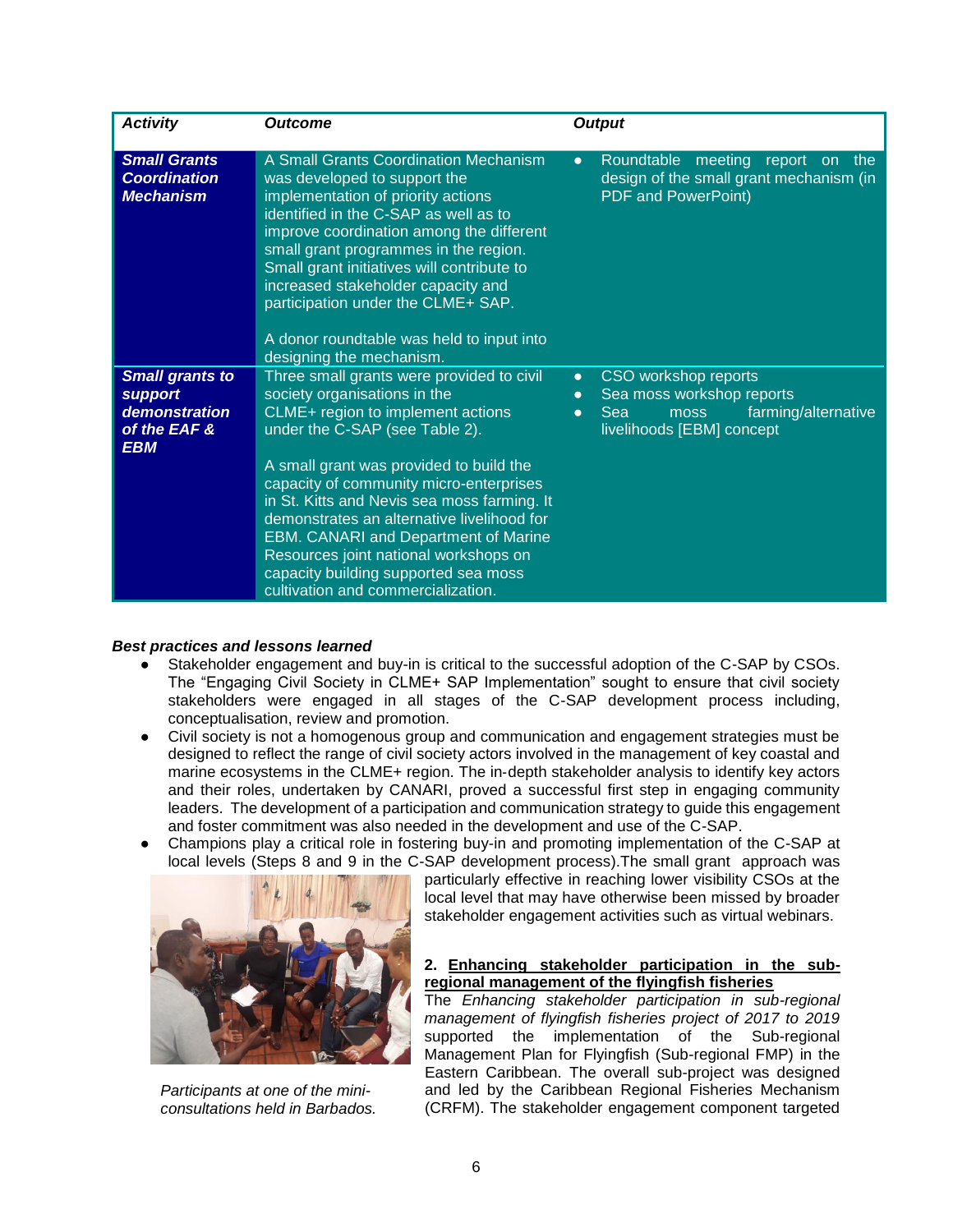the member countries Barbados, Dominica, Grenada, Saint Lucia, Saint Vincent and the Grenadines, and Trinidad and Tobago. This activity contributed to enhancing the governance arrangements for implementing an ecosystem approach to fisheries (EAF) for flyingfish under the CLME+ SAP. On behalf of the CRFM, the project was implemented by CANARI in partnership with UWI-CERMES.

There were five key activities and outputs under this project:

- 1. Updated stakeholder identification and analysis;
- 2. Development of awareness and educational products;
- 3. Documentary on the Eastern Caribbean flyingfish fishery: A 16-minute mini-documentary "Spotlight on the Eastern Caribbean flyingfish fishery" was produced and the video link was shared with stakeholders. The aim was to improve awareness of the challenges around governance and management of flyingfish fisheries in the context of EAF and policy cycle;
- 4. Knowledge Attitude and Practice (KAP) studies on key stakeholders' involvement in the policy cycle; and
- 5. National stakeholder consultations in at least four countries participating in flyingfish fisheries.

# *Project activities and engagement*

Three national consultations along with a KAP study were conducted across four of the six project countries (Barbados, Saint Lucia, St. Vincent and the Grenadines and Trinidad and Tobago). Throughout the entire project, consultations were participatory and interactive and engaged stakeholders within the flyingfish fishery from government, non-government, civil society and the private sectors. A combination of facilitation techniques was used, these included plenary discussions and small group work to draw on participants' knowledge and experiences. Stakeholders indicated that the various activities associated with the project, especially the national consultations and the communication products helped them to:

- 1. Build awareness of the flyingfish fishery; issues affecting management and governance.
- 2. Improve their knowledge by becoming more familiar with key terms such as the Caribbean Large Marine Ecosystem, Ecosystem Approach to Fisheries, National Intersectoral Coordination Mechanisms, policy cycles and the subregional flyingfish fisheries management plan.
- 3. Develop an overall understanding and appreciation for the fishery, which would likely improve their engagement in management actions.

Stakeholder Participation in this project proved to be very informative, beneficial and encouraging. It built awareness needed and gave a platform for better understanding the flyingfish fishery and supporting the sub-regional flyingfish fisheries management plan. Table 4 highlights the key outcomes from the project's activities and outputs.

| flyingfish fisheries project outputs and activities. |                |  |
|------------------------------------------------------|----------------|--|
| <b>Project activities and</b>                        | <b>Outcome</b> |  |
| outputs                                              |                |  |

| Table 4. Key outcomes of the Enhancing stakeholder participation in sub-regional management of |  |
|------------------------------------------------------------------------------------------------|--|
| flyingfish fisheries project outputs and activities.                                           |  |

| <u>FIUGULALUVIUGS AIIU</u><br>outputs                       | vultullit                                                                                                                                                                                                                                                                                                                                                                                                                                                                                                                                                                                                                                                                        |
|-------------------------------------------------------------|----------------------------------------------------------------------------------------------------------------------------------------------------------------------------------------------------------------------------------------------------------------------------------------------------------------------------------------------------------------------------------------------------------------------------------------------------------------------------------------------------------------------------------------------------------------------------------------------------------------------------------------------------------------------------------|
| <b>Stakeholder</b><br><b>identification and</b><br>analysis | Relevant stakeholders were identified and confirmed at the national and<br>$\bullet$<br>regional levels.<br>Improved understanding of stakeholder roles and responsibilities as it<br>$\bullet$<br>related to the sub-regional management of the flyingfish fisheries.                                                                                                                                                                                                                                                                                                                                                                                                           |
| <b>Awareness and</b><br>education                           | A communication strategy and action plan was developed to guide<br>$\boldsymbol{\sigma}$<br>effective involvement of key stakeholders in the project and in the<br>governance arrangements for the Eastern Caribbean flyingfish fishery.<br>Based on this, awareness and education products were developed and<br>shared with stakeholders.<br>The majority of stakeholders who would have received and reviewed the<br>$\bullet$<br>communication products (i.e. information sheets and the documentary)<br>found them informative, encouraging, useful and easy to share.<br>Stakeholder awareness of the sub-regional fisheries management plan<br>$\bullet$<br>was improved. |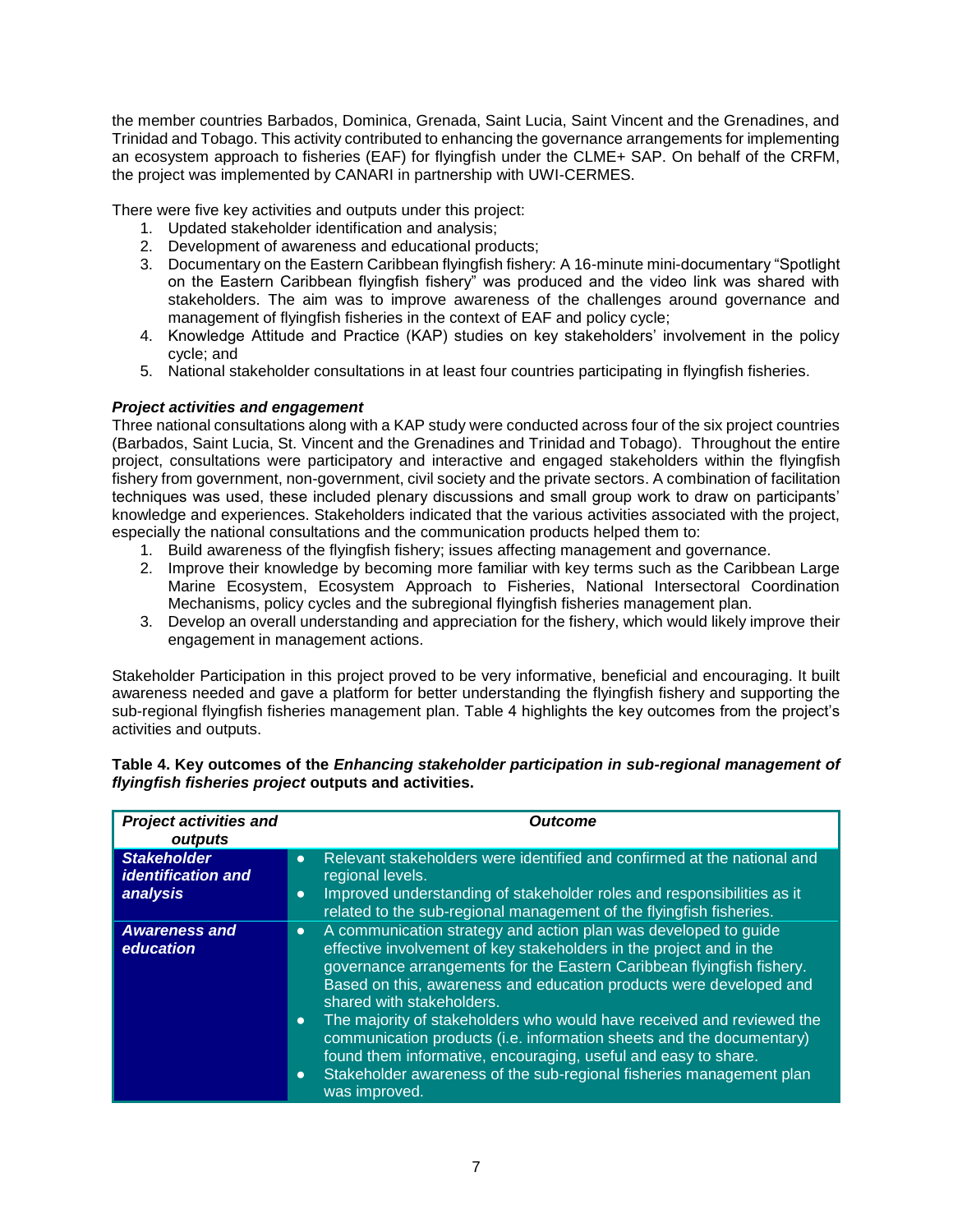| <b>Project activities and</b><br>outputs | <b>Outcome</b>                                                                                                                                                                                                                                                                                                                                                                                                                                                                                                                                                                                                                                                                                                                                                                  |
|------------------------------------------|---------------------------------------------------------------------------------------------------------------------------------------------------------------------------------------------------------------------------------------------------------------------------------------------------------------------------------------------------------------------------------------------------------------------------------------------------------------------------------------------------------------------------------------------------------------------------------------------------------------------------------------------------------------------------------------------------------------------------------------------------------------------------------|
| <b>KAP study</b>                         | A KAP study (two sets of KAP surveys, one at the beginning and then at<br>$\bullet$<br>the end of the project) was conducted to gauge stakeholder involvement<br>in EAF, the policy cycle and other aspects of flyingfish fishery<br>management.<br>Participants had the opportunity to gauge and improve their knowledge<br>$\bullet$<br>of, attitudes towards and practices involving EAF, policy cycles and other<br>governance aspects of the flyingfish fishery.<br>The majority of participants of the KAP study indicated that they felt that<br>$\bullet$<br>their: 1) knowledge of concepts within the policy and management of the<br>flyingfish fishery had improved; and 2) attitudes towards policy and<br>management in the flyingfish fishery had also improved. |
| <b>National</b><br><b>consultations</b>  | Improved awareness, technical knowledge and capacity among targeted<br>$\bullet$<br>groups of key stakeholders from the public sector, private sector and civil<br>society (including fisherfolk)<br>Participants had the opportunity to discuss and identify key issues<br>$\bullet$<br>impacting their national flyingfish fisheries (e.g. illegal, unreported and<br>unregulated (IUU) fishing and lack of data to inform decision-making).<br>Stakeholders such as the fisheries authorities, Cooperatives Department<br>$\bullet$<br>and fisherfolk and their organisations expressed their willingness to<br>support an EAF approach to managing the flyingfish fishery.                                                                                                  |

#### *Best practices and lessons learned*

- Stakeholder analysis and identification is critical to understanding who all the relevant stakeholders are, especially those among civil society (inclusive of fisherfolk) that should and could be engaged in the sub-regional management of the flyingfish fishery. This inclusion is especially important because these stakeholders are often marginalized and the ones in need of capacity building and support to enhance their representation and engagement in the overall governance of the flyingfish fishery.
- Developing a communication and awareness-building strategy was essential to garnering continued awareness of and buy-in for the implementation of the Sub-regional FMP. The use of different and more than one type of communication product (i.e. informational sheets and the documentary) was especially helpful in building awareness of and improving engagement of stakeholders in the sub-regional management of the flyingfish fishery. Additionally, different products and pathways are required for different audiences.
- Stakeholder awareness of the Sub-regional FMP, including its objectives and importance, need to be addressed continuously outside of the project, especially in light of recent revisions/updates to the plan. In particular, continued awareness efforts should consider communicating to a range of audiences, including non-technical persons; this proved to be quite helpful during the project.
- The KAP study helped stakeholders and the project facilitators to identify: 1) knowledge gaps, 2) existing perceptions and attitudes, 3) current practices in flyingfish fisheries management, while national stakeholder consultations facilitated increased engagement; providing stakeholders the opportunity to share and learn through meaningful discussions. The use of the KAP was important to having a baseline for evaluation, and also to inform targeting for stakeholder outreach and engagement. The national stakeholder consultations (in each country) were especially effective for including stakeholder input and getting recommendations to further improve the Sub-regional FMP. The overall effectiveness of these national consultations could be attributed to them providing the main platform for stakeholder learning and information- sharing in a participatory and interactive manner.

#### **CONCLUSION**

Lessons learned from the two sub-projects suggest that having financial support to secure effective engagement of key stakeholders is critical. This engagement usually requires diverse and guided communication strategies. The involvement of stakeholders in implementing action plans needs to be